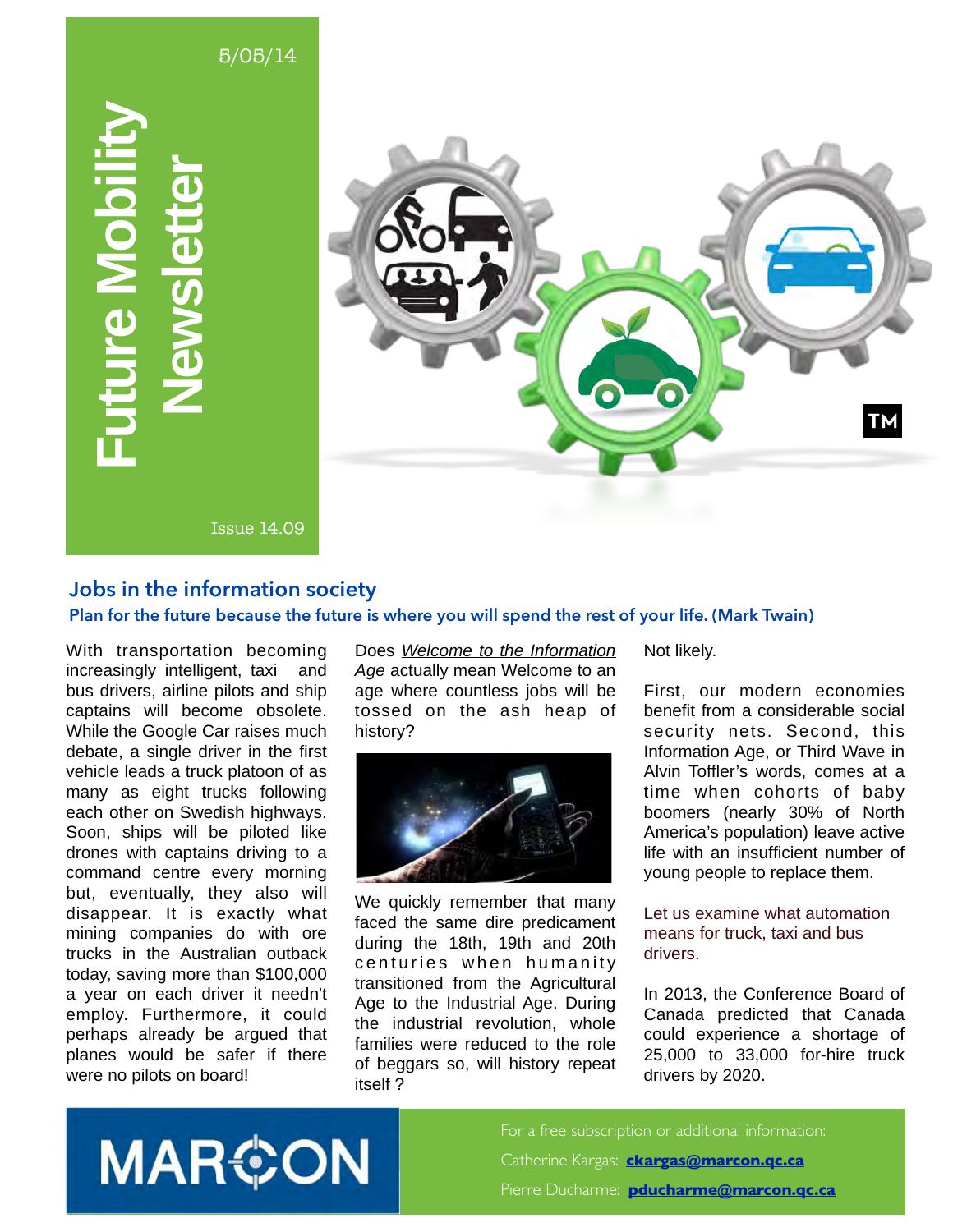This could have disastrous effects on the supply chain and,  $eventually, on the whole$ economy. But platoons of trucks like in Sweden might just be the solution to such a problem.

As for taxi drivers, the challenge is quite different. In 2013 Forbes reported that Uber was taken to court partly because their App to hail a cab was considered to foster "*age discrimination*" since older people were less likely to own a smartphone! Canada has roughly 50,000 taxi drivers, almost half in Montreal, Toronto and Vancouver. Collectively taxi permits are now worth billions of dollars but they will essentially be worthless after the introduction of autonomous cars. How will we, as a society, solve this problem?



Finally, bus drivers represent the single most important operations cost for urban transit systems. With no drivers to pay, autonomous buses will be a lot cheaper to operate and we might see urban transit systems become (once again) selfsufficient. Service should also improve greatly with increased bus frequency, night service and buses showing up on time. But public transit is a highly unionized sector and unions already play down the possibility of autonomous buses hitting our

roads anytime soon as it was the case in Vancouver when Metro Vancouver's transit authority announced it is exploring the possibility of driverless buses guided by computerized maps and laser technology. TransLink stated it is looking into a form of driverless transit, service which has already been implemented in the Netherlands. The bus driver's union vice-president quickly retorted that TransLink should concentrate attention on more current issues.

Will all humans eventually be replaced by robots? Where do humans fit in the future? And how will we compensate them?

Intelligent robots such as autonomous vehicles require a lot of data to function and humans cannot be dissociated from the data acquisition process. Big Data has already syphoned significant amounts of data from the outside world, data that could be construed as belonging to the people that generated it directly or indirectly.

For example, if Google takes a picture of your house, shouldn't you be compensated? When you enter information on Facebook, should't you be paid when Facebook uses it to generate revenue? Providing information to "Big Data" should be compensated for it is the raw ore of data mining activities. Arguing that users have free access to that data isn't an excuse while Google fills its coffers using the information we donate.

Jaron Lanier, one of the pioneers of the Information Age, suggests that users who provide the raw data that make those information based companies fabulously wealthy should be able to reap the benefits they helped generate through micro payments. But will "jobs" of the future simply consist of providing information to Big Data about yourself and your daily activities in exchange for micro payments whose value will be determined by some sort of data stock exchange? Let's admit that this is a little mind boggling for us, mere Second Wave citizens.

It would not be surprising to see companies closely linked to Big Data benefit the most from the introduction of autonomous vehicles. In fact, this is possibly one of the reasons why Google became involved with autonomous cars! Many car companies, on the other hand, see driverless cars as a disruptive force in their industry since it represents a tremendous shift in their 100 years-old+ business model. But some auto manufacturers are reinventing themselves. Daimler and BMW have already entered the car sharing era in preparation for these changes, to name but two.

It is simplistic to see the introduction of autonomous vehicles as the mere destruction of transportation related jobs. But it is definitely a paradigm shift our governments should address right now if we want society to transition as seamlessly as possible to the Information Age.

Interested in daily updates on future mobility? Check out the following: <http://www.scoop.it/t/evolution-of-transportation>



Pour abonnement gratuit ou plus d'information : Catherine Kargas: **[ckargas@marcon.qc.ca](mailto:ckargas@marcon.qc.ca)** Pierre Ducharme: **[pducharme@marcon.qc.ca](mailto:pducharme@marcon.qc.ca)**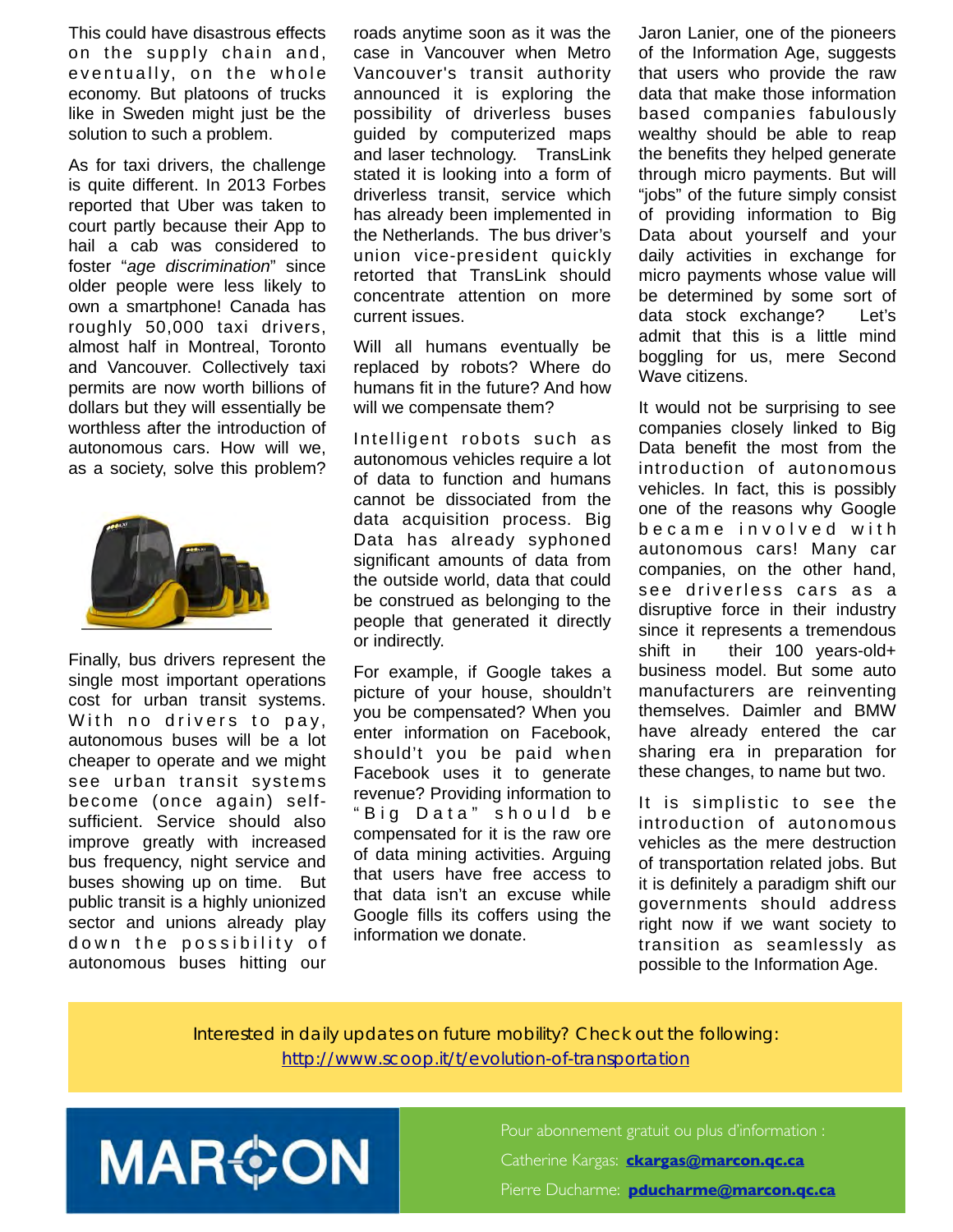# **In the news**

#### ‣ **Warren Buffett says so !**

Mr. Buffett, whose Berkshire Hathaway owns Geico, called self-driving cars a "*Real Threat*" to insurers. At his company's recent annual meeting, he acknowledged that driverless vehicles would be "very bad for auto insurers". He also stated that this "very bad" future would not arrive for 5, 10 or even 30 years. Hmmm, I thought Buffett was a wise investor. Or maybe he's just saying what needs to be said to ensure the share price of Geico doesn't fall over night. [http://www.linkedin.com/today/post/article/ [20140503191813-13780238-berkshire-2014](http://www.linkedin.com/today/post/article/20140503191813-13780238-berkshire-2014-warren-buffett-sounds-worried-about-self-driving-cars) warren-buffett-sounds-worried-about-selfdriving-cars ]

#### ‣ **Product liability and driverless cars**

The Brookings Institute [\(www.brookings.edu](http://www.brookings.edu)) put out a discussion paper debating how products liability law will impact autonomous vehicles and suggests a set of guiding principles for legislation that should—and that should not—be [enacted. \(http://www.brookings.edu/research/](http://www.brookings.edu/research/papers/2014/04/products-liability-driverless-cars-villasenor) papers/2014/04/products-liability-driverless-carsvillasenor)

#### ‣ **100 Volvo self-driving cars on the roads**

Volvo Car Group's groundbreaking project 'Drive Me' – featuring 100 self-driving Volvos on public roads in everyday driving conditions – is moving forward rapidly. The first test cars are already rolling around the Swedish city of Gothenburg and the sophisticated Autopilot [technology is performing well.. \(https://](https://www.media.volvocars.com/uk/en-gb/media/pressreleases/145619/volvo-car-groups-first-self-driving-autopilot-cars-test-on-public-roads-around-gothenburg) www.media.volvocars.com/uk/en-gb/media/ pressreleases/145619/volvo-car-groups-first-selfdriving-autopilot-cars-test-on-public-roadsaround-gothenburg )



#### ‣**C o m m e r c i a l l y available NOW**

It took 15 years but the Spirit is here now. As many as 16 tractors can be operated at one time—multiple units can be connected in tandem or parallel for

500+ horsepower loads. ( [http://autonomoustractor.com/](http://autonomoustractor.com/why_driverless.html) why\_driverless.html)

**Canadian Council of Motor Transport Administrators** (Conseil canadien des administrateurs en transport motorisé), [May 25-28 in Toronto: http://ccmta.ca/en/](http://ccmta.ca/en/component/ohanah/2014-ccmta-annual-meeting) component/ohanah/2014-ccmta-annualmeeting

**Rendez-vous du Transport 2014** aura [lieu à Victoriaville le 12 juin : http://](http://www.rvtransport2014.com) www.rvtransport2014.com

**MAR©ON** 

**MARCON at the following events / MARCON aux événements suivants : Transportation Research Board Automated Vehicles Symposium**, July [14-18 in San Francisco: http://](http://www.trb.org/Calendar/Blurbs/169833.aspx) www.trb.org/Calendar/Blurbs/

169833.aspx

**Transportation Association of Canada**, September 28 - October 1, in Montréal, [Future Vehicle Technology Session http://](http://tac-atc.ca/en/conference) tac-atc.ca/en/conference

**Executive Forum** on October 7th in Toronto. The event focuses on insurance industry trends, including changes in mobility and their impacts on insurance.

**EV2014VÉ**: where electrification meets autonomous vehicle technology: October [28-30 in Vancouver. http://emc-mec.ca/](http://emc-mec.ca/ev2014ve/en/) ev2014ve/en/